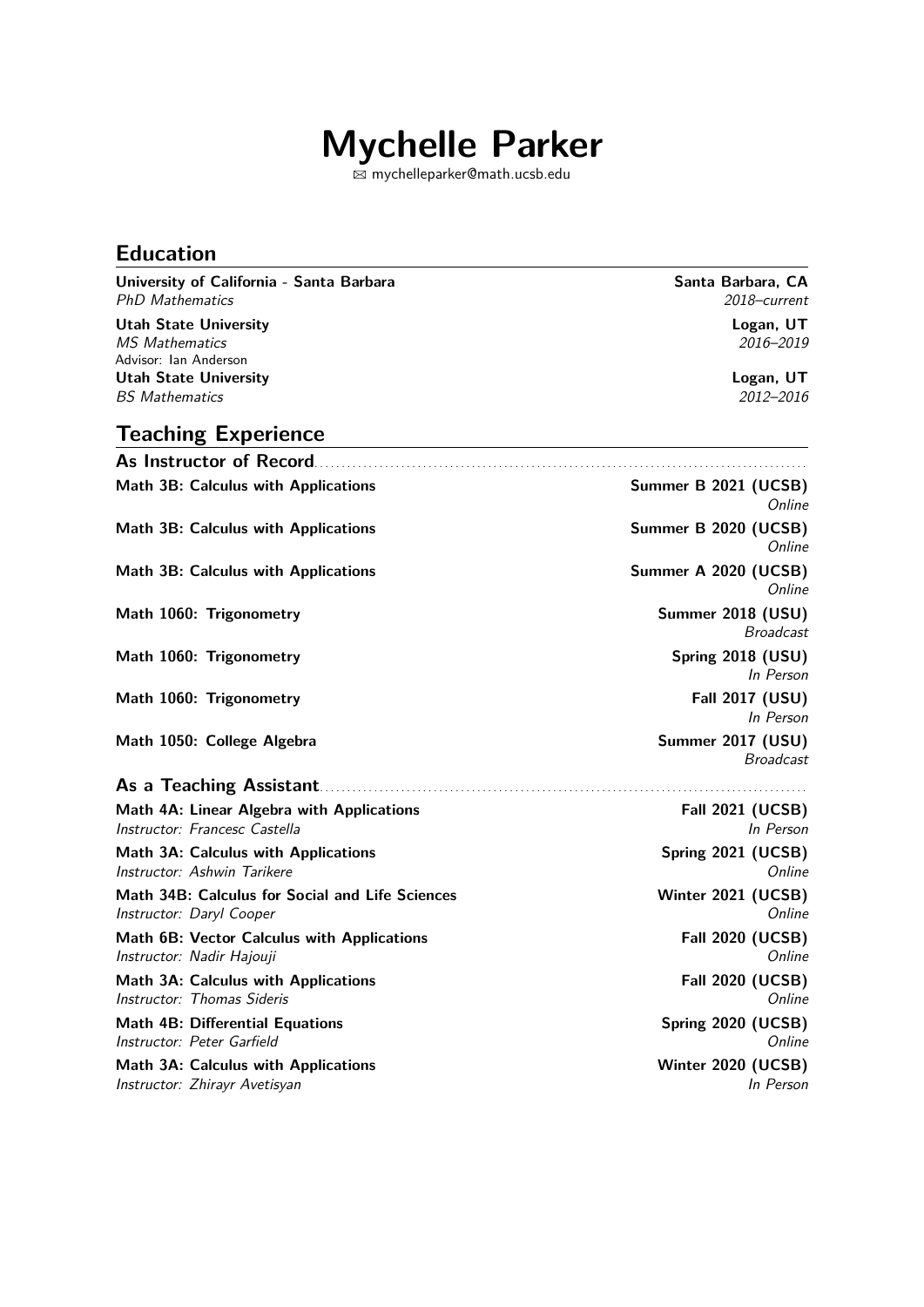| Math 3A: Calculus with Applications       | <b>Fall 2019 (UCSB)</b> |
|-------------------------------------------|-------------------------|
| Instructor: Matt Porter                   | In Person               |
| Math 3B: Calculus with Applications       | Summer B 2019 (UCSB)    |
| Instructor: Ashlee Kalauli                | In Person               |
| Math 4A: Linear Algebra with Applications | Summer A 2019 (UCSB)    |
| Instructor: Stephen Pablo                 | In Person               |
| Math 3B: Calculus with Applications       | Spring 2019 (UCSB)      |
| Instructor: Qiang Guang                   | In Person               |
| Math 3B: Calculus with Applications       | Spring 2019 (UCSB)      |
| Instructor: Zee Fryer                     | In Person               |
| Math 3B: Calculus with Applications       | Winter 2019 (UCSB)      |
| Instructor: Dennis Labutin                | In Person               |
| Math 3B: Calculus with Applications       | <b>Fall 2018 (UCSB)</b> |
| Instructor: Justin Kelz                   | In Person               |
| Math 1210: Calculus I                     | Spring 2017 (USU)       |
| Instructor: Gregory Wheeler               | In Person               |
| Math 1210: Calculus I                     | Fall 2016 (USU)         |
| Instructor: Robert Heal                   | In Person               |
| Math 1050: College Algebra                | Fall 2015 (USU)         |
| Instructor: David Bregenzer               | In Person               |
| Math 1050: College Algebra                | Spring 2015 (USU)       |
| Instructor: David Bregenzer               | In Person               |
| Math 1050: College Algebra                | Fall 2014 (USU)         |
| Instructor: KimberLeigh Hadfield          | In Person               |

### **Other Experience**

| <b>Grader for Math 8: Transition to Higher Mathematics</b><br>Instructor: Birge Huisgen-Zimmermann | Spring 2019 (UCSB) |
|----------------------------------------------------------------------------------------------------|--------------------|
| Grader for Math 100A: Mathematics for Elementary Teaching<br>Instructor: Bill Jacob                | Winter 2019 (UCSB) |
| Undergrad Research Assistant<br>Advisor: Ian Anderson                                              | Summer 2016 (USU)  |
| Grader for Math 5220: Introduction to Analysis II<br>Instructor: Zhaohu Nie                        | Spring 2016 (USU)  |
| Grader for Stat 5600: Applied Multivariate Statistics<br>Instructor: Richard Cutler                | Spring 2016 (USU)  |
| Grader for Math 4310: Introduction to Algebraic Structures<br>Instructor: Ian Anderson             | Spring 2016 (USU)  |
| Grader for Math 5210: Introduction to Analysis I<br>Instructor: Zhaohu Nie                         | Fall 2015 (USU)    |
| Lab Technician<br>USU RS/GIS Lab                                                                   | Summer 2015 (USU)  |

#### **Presentations**

Everything I Should Have Learned About CW Complexes, but Never Did **April 2021** Graduate Topology Seminar